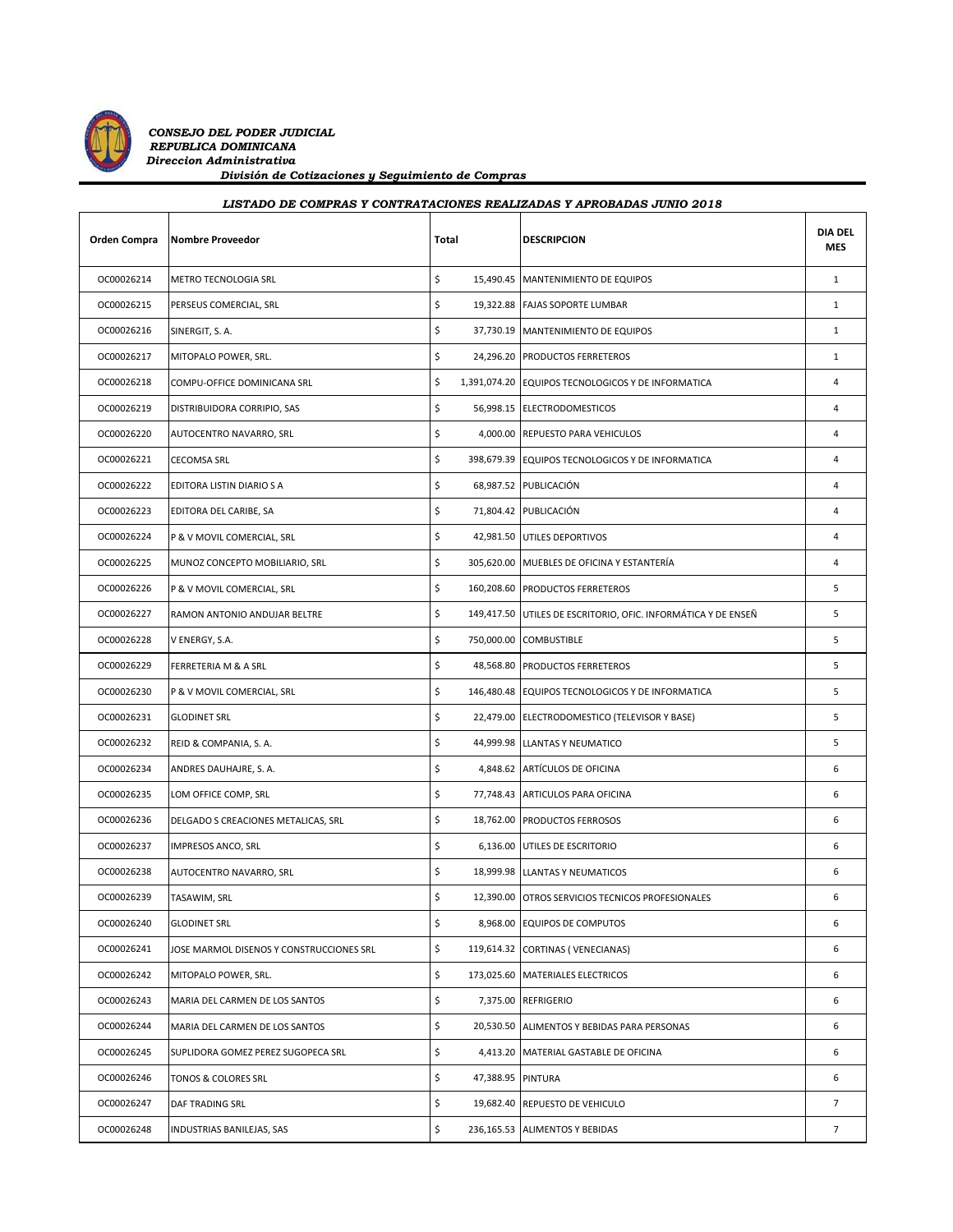

*CONSEJO DEL PODER JUDICIAL REPUBLICA DOMINICANA Direccion Administrativa División de Cotizaciones y Seguimiento de Compras*

## *LISTADO DE COMPRAS Y CONTRATACIONES REALIZADAS Y APROBADAS JUNIO 2018*

| <b>Orden Compra</b> | <b>Nombre Proveedor</b>                      | Total            | <b>DESCRIPCION</b>                                  | <b>DIA DEL</b><br><b>MES</b> |
|---------------------|----------------------------------------------|------------------|-----------------------------------------------------|------------------------------|
| OC00026249          | MITOPALO POWER, SRL.                         | \$               | 350,484.14 EQUIPOS DE GENERACIÓN ELÉCTRICA          | 8                            |
| OC00026250          | SELER INDUSTRIAL S R L                       | \$               | 195,880.00 PRODUCTO FERRETERO. (CONOS)              | 8                            |
| OC00026251          | SUPLIDORES ELECTRICOS GARCIA SURIEL S. R. L. | \$               | 111,409.70 MATERIALES ELECTRICOS                    | 8                            |
| OC00026252          | CENTRO CUESTA NACIONAL, SAS                  | \$               | 66,840.90 ALIMENTOS Y BEBIDAS                       | 8                            |
| OC00026253          | PERSEUS COMERCIAL, SRL                       | \$               | 31,236.96 PRODUCTOS QUIMICOS                        | 8                            |
| OC00026254          | 2P TECHNOLOGY, SRL                           | \$               | 467,280.00 LICENCIAS ADOBE                          | 8                            |
| OC00026255          | P & V MOVIL COMERCIAL, SRL                   | \$               | 122,384.88 ARTÍCULOS DE LIMPIEZA                    | 8                            |
| OC00026256          | CLIP INTERNACIONAL SRL                       | \$               | 29,311.20 MATERIALES DE LIMPIEZA                    | 8                            |
| OC00026257          | COMPU LETRAS DESIGNS SRL                     | \$               | 41,890.00 ARTICULOS DE PLASTICO                     | 8                            |
| OC00026258          | METRO TECNOLOGIA SRL                         | \$               | 303,483.02 EQUIPOS TECNOLÓGICOS Y DE INFORMÁTICA    | 8                            |
| OC00026259          | DISTRIBUIDORA O & B SRL                      | \$               | 201,485.00 SERVICIO DE SUSTITUCIÓN TELA DE CORTINAS | 8                            |
| OC00026260          | IMPORTADORA DOPEL, SRL.                      | \$<br>5,557.80   | <b>SELLOS</b>                                       | 8                            |
| OC00026261          | ROSANNA MARGARITA REYES ALCANTARA            | \$               | 71,921.00 ALIMENTOS Y BEBIDAS PARA PERSONAS         | 8                            |
| OC00026262          | NEW IMAGE SOLUTIONS AND MARKETING SRL        | \$               | 2,242.00 UTILES DE ESCRITORIO.                      | 8                            |
| OC00026263          | HERMOSILLO COMERCIAL SRL                     | \$               | 638,902.13 MATERIAL GASTABLE (LIMPIEZA)             | 11                           |
| OC00026264          | FERRETERIA GOFAM S R L                       | \$               | 39,446.81 MATERIALES DE LIMPIEZA                    | 11                           |
| OC00026265          | ONE WM EIRL                                  | \$               | 42,480.00 MATERIAL GASTABLE (LIMPIEZA)              | 11                           |
| OC00026266          | <b>MADEINSA SRL</b>                          | \$               | 110,326.70 MATERIALES DE LIMPIEZA                   | 11                           |
| OC00026267          | ECOQUIMICA RLP SRL                           | \$               | 11,900.60 MATERIAL GASTABLE DE LIMPIEZA             | 11                           |
| OC00026268          | OMEGA TECH, S. A.                            | \$               | 5,663,393.21 EQUIPOS TECNOLOGICOS Y DE INFORMATICA  | 11                           |
| OC00026269          | EMPRESAS INTEGRADAS S A S                    | \$               | 151,200.00 EQUIPOS DE REFRIGERACIÓN Y MATERIALES    | 11                           |
| OC00026270          | CONSTRUSERVICE, SRL                          | \$               | 30,208.00 MUEBLES DE OFICINA                        | 11                           |
| OC00026271          | OD DOMINICANA CORP                           | \$               | 29,096.96 MATERIAL GASTABLE (OFICINA)               | 11                           |
| OC00026272          | OD DOMINICANA CORP                           | \$               | 29,096.96 MATERIAL GASTABLE (OFICINA)               | 11                           |
| OC00026273          | OD DOMINICANA CORP                           | \$               | 29,096.96 MATERIAL GASTABLE (OFICINA)               | 11                           |
| OC00026274          | OD DOMINICANA CORP                           | \$<br>29,096.96  | MATERIAL GASTABLE (OFICINA)                         | 11                           |
| OC00026275          | OD DOMINICANA CORP                           | \$<br>29,096.96  | MATERIAL GASTABLE (OFICINA)                         | 11                           |
| OC00026276          | OD DOMINICANA CORP                           | \$<br>29,096.96  | MATERIAL GASTABLE (OFICINA)                         | 11                           |
| OC00026277          | OD DOMINICANA CORP                           | \$<br>29,096.95  | MATERIAL GASTABLE (OFICINA)                         | 11                           |
| OC00026278          | MADERAS DECORATIVAS, S.A.                    | \$<br>280,519.36 | PRODUCTOS DE EBANISTERIA (MADERAS)                  | 11                           |
| OC00026279          | DISTRIBUIDORA LAUGAMA SRL                    | \$<br>7,956.60   | MATERIAL GASTABLE (OFICINA)                         | 11                           |
| OC00026280          | COMPU-OFFICE DOMINICANA SRL                  | \$<br>207,759.04 | MATERIAL GASTABLE (OFICINA)                         | 11                           |
| OC00026281          | COMERCIAL SANTANA, SRL.                      | \$<br>230,572.00 | REPUESTO PARA VEHICULOS (GOMAS)                     | 11                           |
| OC00026282          | EVERPRINT TECHNOLOGIES DOMINICANA SRL        | \$<br>45,724.01  | MATERIAL GASTABLE (OFICINA)                         | 11                           |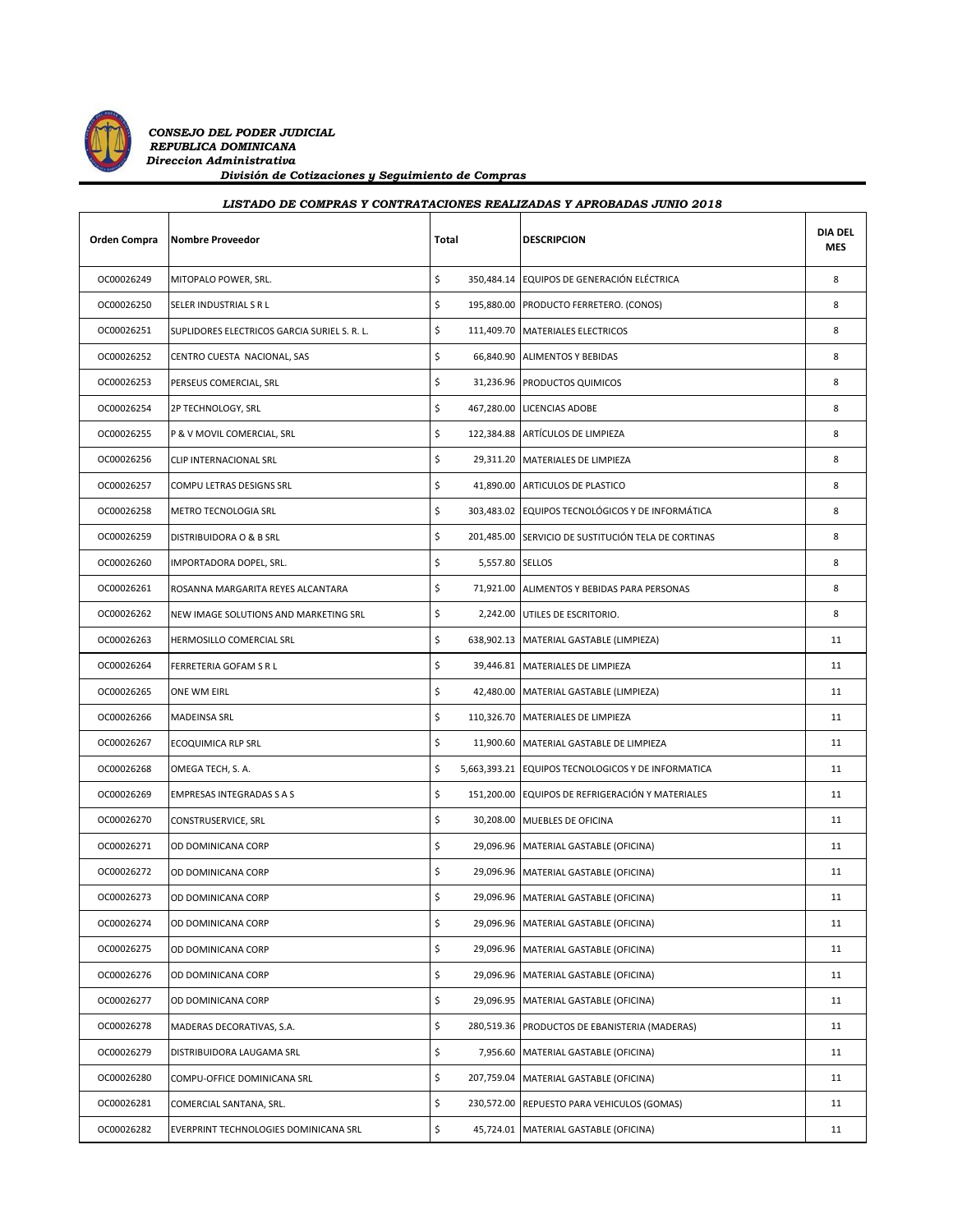

*CONSEJO DEL PODER JUDICIAL REPUBLICA DOMINICANA Direccion Administrativa División de Cotizaciones y Seguimiento de Compras*

| LISTADO DE COMPRAS Y CONTRATACIONES REALIZADAS Y APROBADAS JUNIO 2018 |                                                    |       |                                                  |                       |  |
|-----------------------------------------------------------------------|----------------------------------------------------|-------|--------------------------------------------------|-----------------------|--|
| <b>Orden Compra</b>                                                   | <b>Nombre Proveedor</b>                            | Total | <b>DESCRIPCION</b>                               | <b>DIA DEL</b><br>MES |  |
| OC00026283                                                            | F & G OFFICE SOLUTION SRL                          | \$    | 4,630.32 MATERIAL GASTABLE (OFICINA)             | 11                    |  |
| OC00026284                                                            | OFFITEK, SRL                                       | \$    | 125,670.00 MATERIAL GASTABLE DE OFICINA          | 12                    |  |
| OC00026285                                                            | OHTSU DEL CARIBE SRL                               | \$    | 11,567.00 REPUESTOS PARA VEHICULOS               | 12                    |  |
| OC00026286                                                            | PERSEUS COMERCIAL, SRL                             | \$    | 595,757.40 PRODUCTOS DE EBANISTERIA (MADERA)     | 12                    |  |
| OC00026287                                                            | COMERCIAL FERRETERO E PEREZ SRL                    | \$    | 419,775.09 PRODUCTOS DE EBANISTERIA (MADERAS)    | 12                    |  |
| OC00026288                                                            | MUEBLES OMAR, S. A.                                | \$    | 35,801.20 MOBILIARIO                             | 12                    |  |
| OC00026289                                                            | SINERGIT, S. A.                                    | \$    | 2,248,279.84 EQUIPOS DE INFORMATICA              | 13                    |  |
| OC00026290                                                            | AVELINO ABREU, SAS                                 | \$    | 7,329.31 LLANTAS Y NEUMÁTICOS                    | 13                    |  |
| OC00026291                                                            | OMEGA TECH, S. A.                                  | \$    | 4,665,190.09 EQUIPOS DE INFORMATICA              | 13                    |  |
| OC00026292                                                            | EDITORA DEL CARIBE, SA                             | \$    | 31,414.43 PUBLICACIÓN                            | 13                    |  |
| OC00026293                                                            | CONTROL DE FUEGO RAMON A GUZMAN G SRL              | \$    | 38,639.10 OTROS MOBILIARIOS Y EQUIPOS            | 13                    |  |
| OC00026294                                                            | MADISON IMPORT S R L                               | \$    | 338,884.20 MATERIAL GASTABLE (CAJAS)             | 14                    |  |
| OC00026295                                                            | CENTRO CUESTA NACIONAL, SAS                        | \$    | 47,085.00 ELECTRODOMESTICOS (NEVERAS)            | 14                    |  |
| OC00026296                                                            | LA INNOVACION, SRL                                 | \$    | 330,002.14 ELECTRODOMESTICOS                     | 14                    |  |
| OC00026297                                                            | AUTO CENTRO ABREU EIRL                             | \$    | 59,719.80 OTROS REPUESTOS Y ACCESORIOS           | 14                    |  |
| OC00026298                                                            | PERSEUS COMERCIAL, SRL                             | \$    | 3,721.90 HERRAMIENTAS MENORES                    | 14                    |  |
| OC00026299                                                            | INTERDECO, SRL.                                    | \$    | 42,447.28 CORTINAS                               | 14                    |  |
| OC00026300                                                            | EDITORA DEL CARIBE, SA                             | \$    | 71,804.42 PUBLICACIÓN                            | 15                    |  |
| OC00026301                                                            | EDITORA LISTIN DIARIO S A                          | \$    | 68,987.52 PUBLICACIÓN                            | 15                    |  |
| OC00026302                                                            | EDITORA CORRIPIO, SAS                              | \$    | 1,522,200.00 PAPEL BOND 8 1/2 X 11               | 18                    |  |
| OC00026303                                                            | EDITORA DEL CARIBE, SA                             | \$    | 71,804.42 PUBLICACIÓN                            | 18                    |  |
| OC00026304                                                            | EDITORA LISTIN DIARIO S A                          | \$    | 68,987.52 PUBLICACIÓN                            | 18                    |  |
| OC00026305                                                            | PS & S PROVEEDORA DE SERVS. & SUMINIST DE OF., SRL | \$    | 5,299.97 ARTICULOS DE PLASTICO                   | 18                    |  |
| OC00026307                                                            | <b>TECNAS EIRL</b>                                 | \$    | 433,047.52 SERVICIO REPARACION DE ASCENSOR       | 18                    |  |
| OC00026308                                                            | V ENERGY, S.A.                                     | \$    | 750,000.00 COMBUSTIBLE                           | 19                    |  |
| OC00026309                                                            | SKYROCKET GROUP SRL                                | \$    | 34,220.00 IMPRESOS Y PUBLICACIONES DIGITALES     | 20                    |  |
| OC00026310                                                            | PADRON OFFICE SUPPLY SRL                           | \$    | 19,175.00 MANTENIMIENTO IMPRESORAS               | 20                    |  |
| OC00026311                                                            | DISTRIBUIDORA UNIVERSAL, S. A.                     | \$    | 3,875.12 MANTENIMIENTO IMPRESORAS                | 20                    |  |
| OC00026312                                                            | CENTRO CUESTA NACIONAL, SAS                        | \$    | 11,998.00 ALIMENTOS Y BEBIDA                     | 21                    |  |
| OC00026313                                                            | IMPRESOS ANCO, SRL                                 | \$    | 2,242.00 UTILES DE ESCRITORIO                    | 21                    |  |
| OC00026314                                                            | CECOMSA SRL                                        | \$    | 112,100.00 EQUIPOS TECNOLÓGICOS Y DE INFORMÁTICA | 21                    |  |
| OC00026315                                                            | QUITASOLES AMBIENTALES SRL                         | \$    | 35,731.60 MADERA CORCHO Y SUS MANUFACTURAS       | 21                    |  |
| OC00026316                                                            | DELGADO S CREACIONES METALICAS, SRL                | \$    | 58,528.00 PRODUCTOS DE ARTES GRAFICA             | 21                    |  |

OC00026317 B & H MOBILIARIO, SRL **\$** 10,071.89 MUEBLES DE OFICINA Y ESTANTE **10,071.89** MUEBLES DE OFICINA Y ESTANTE